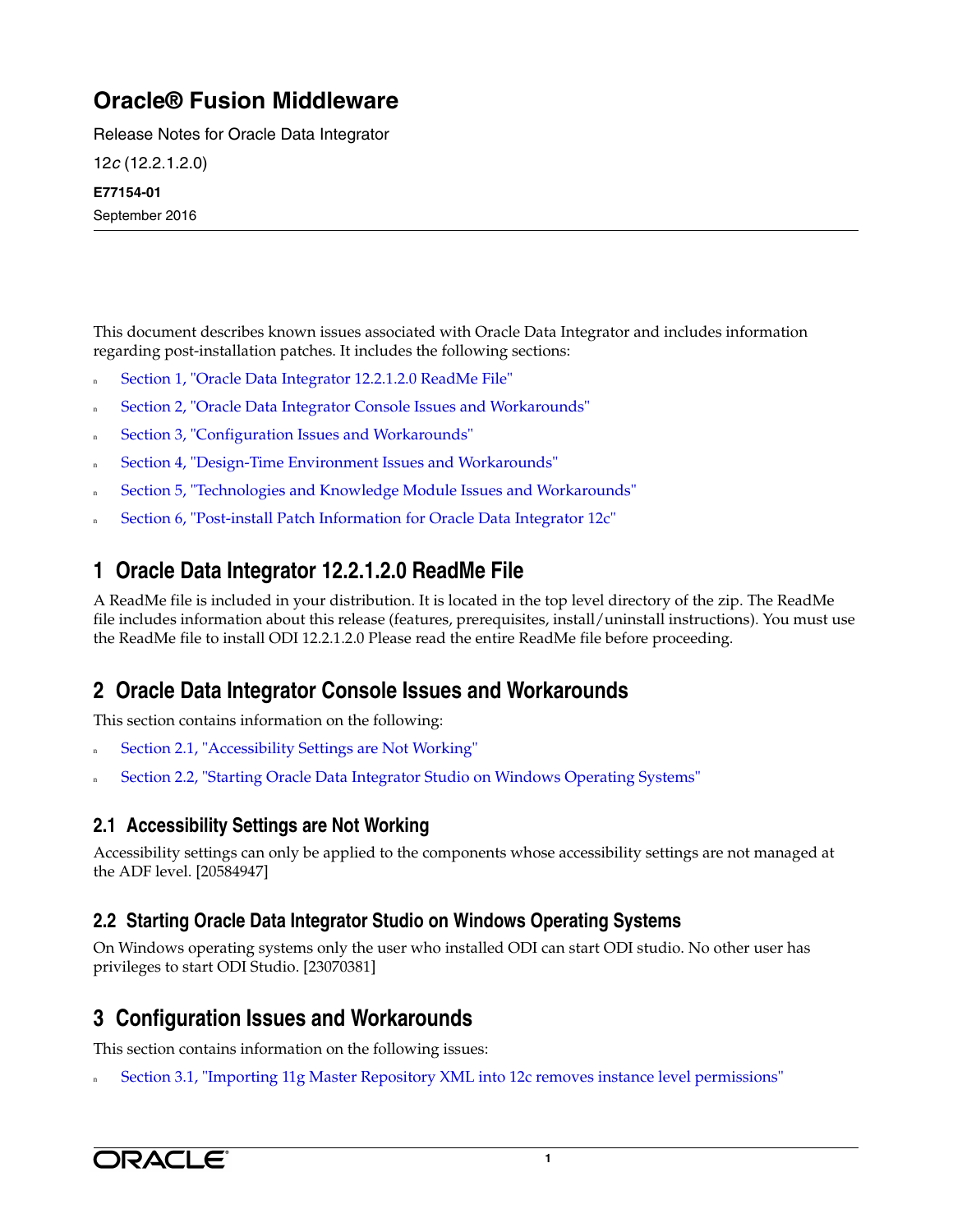- n [Section 3.2, "SAP Extraction Programs"](#page-1-4)
- [Section 3.3, "11g RKM SAP ERP and 11g RKM SAP BW not supported in Legacy mode"](#page-1-5)
- <sup>n</sup> [Section 3.4, "999 is a Prohibited Master Repository ID"](#page-1-1)
- <sup>n</sup> [Section 3.5, "Domain Assisted Schema Upgrade \(DASU\) Does Not Pre-populate ODI Supervisor](#page-1-2)  [Credentials"](#page-1-2)
- <sup>n</sup> [Section 3.6, "Unable to Schedule Job to OracleDIAgent when Client and Server are in Different Time Zones"](#page-1-3)

#### <span id="page-1-0"></span>**3.1 Importing 11g Master Repository XML into 12c removes instance level permissions**

If you import 11g master repository XML into 12c using XML file import, the object instance level permissions are lost. If needed, you must grant the object instance level permissions to the users again after completing the upgrade. [23608304]

**Note:** Upgrading repositories using file import/export option is not supported. You must use the Upgrade Assistant to upgrade the repositories.

## <span id="page-1-4"></span>**3.2 SAP Extraction Programs**

As part of the 12c upgrade, SAP KMs will use GUID based program names and function group names. Due to this SAP extraction programs either need to be redeployed or all interfaces must have the old program name set. [14538105]

## <span id="page-1-5"></span>**3.3 11g RKM SAP ERP and 11g RKM SAP BW not supported in Legacy mode**

The UI mode of 11g RKM SAP ERP and 11g RKM SAP BW do not work in ODI 12c legacy mode. Either use non-UI mode or upgrade to latest SAP connector version. [14523712]

#### <span id="page-1-1"></span>**3.4 999 is a Prohibited Master Repository ID**

999 is a prohibited master repository ID and should not be used. [21083009]

### <span id="page-1-2"></span>**3.5 Domain Assisted Schema Upgrade (DASU) Does Not Pre-populate ODI Supervisor Credentials**

In the Oracle Fusion Middleware Upgrade Assistant, when the **All Schemas Used by Domain** option is selected, the Supervisor credentials for ODI are not pre-populated in the first instance as the domain does not contain them. If there are multiple ODI schemas, the Upgrade Assistant populates the user entry using the first set of credentials. [20323393]

### <span id="page-1-3"></span>**3.6 Unable to Schedule Job to OracleDIAgent when Client and Server are in Different Time Zones**

A job cannot be scheduled to OracleDIAgent when the client (studio and agent) and server (repository) are set to different time zones. [23216335]

To sync the time zone for studio, perform the following steps:

- **1.** Go to Studio home and edit the studio configuration file \$0DI\_HOME/studio/bin/odi.conf.
- **2.** Set the AddVMOption -Duser.timezone to the repository-based time zone.

To sync the time zone for agent (managed server), perform the following steps:

**1.** Modify the WebLogic domain environment settings for your domain in the following files: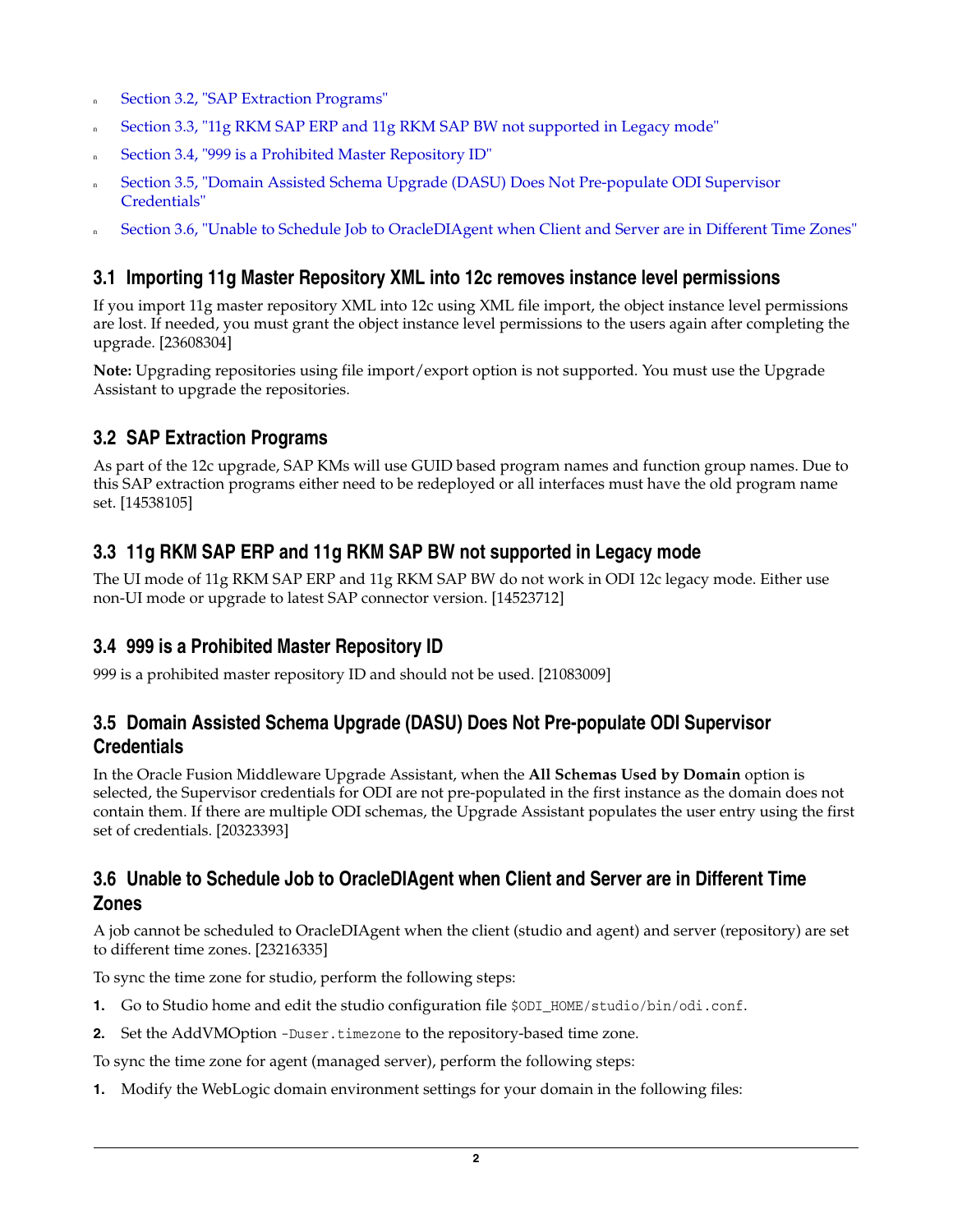- <sup>n</sup> On UNIX platforms: setDomainEnv.sh
- <sup>n</sup> On Windows platforms: setDomainEnv.cmd
- **2.** Within the file, edit the EXTRA\_JAVA\_PARAMETERS environment variable definition by adding the following Java argument: -Duser.timezone=required timezone

For example, on Windows, set:

set EXTRA\_JAVA\_PARAMETERS=%EXTRA\_JAVA\_PARAMETERS% -Duser.timezone=GMT

## <span id="page-2-0"></span>**4 Design-Time Environment Issues and Workarounds**

This section contains information on the following issues:

- <sup>n</sup> [Section 4.1, "Preferences that are Not Used in Oracle Data Integrator Appear in ODI Studio"](#page-2-1)
- [Section 4.2, "Attributes are Not Copied when Duplicating a New Datastore"](#page-2-2)
- [Section 4.3, "Unable to Generate a Scenario Using the Client Library Package"](#page-2-3)
- [Section 4.4, "Non-ASCII Characters in a Hive Table are Not Displayed Properly"](#page-2-4)
- [Section 4.5, "Editing Expanded Submap of Dimension or Cube component"](#page-2-5)
- [Section 4.6, "SCD2\\_CURRENT\\_FLAG is not used by ODI in current built-in pattern"](#page-3-1)

## <span id="page-2-1"></span>**4.1 Preferences that are Not Used in Oracle Data Integrator Appear in ODI Studio**

Preferences that are not used in ODI are getting picked up from the JDeveloper IDE by default and these features appear in ODI Studio > Tools > Preferences. [21656747]

## <span id="page-2-2"></span>**4.2 Attributes are Not Copied when Duplicating a New Datastore**

If you attempt to duplicate a newly created datastore with attributes without first closing the tab of the newly created datastore, the attributes are not copied.

As a workaround, save and close the newly created datastore with attributes before selecting **Duplicate Selection**. [21572433]

## <span id="page-2-3"></span>**4.3 Unable to Generate a Scenario Using the Client Library Package**

If you attempt to generate a scenario for a map using the client library package, the following error is displayed:

java.lang.NoClassDefFoundError: groovy/lang/Binding

As a workaround, copy MW\_HOME/oracle\_common/modules/groovy-all-2.3.7.jar locally and add the jar file to the classpath. [21510593]

## <span id="page-2-4"></span>**4.4 Non-ASCII Characters in a Hive Table are Not Displayed Properly**

Non-ASCII characters in a Hive table that is based on a utf-8 encoded file are not displayed properly. As a workaround, specify -J-Dfile.encoding=utf8 and start ODI Studio to view Non-ASCII characters in a Hive table. [19632983]

## <span id="page-2-5"></span>**4.5 Editing Expanded Submap of Dimension or Cube component**

You are not allowed to edit the expanded map of a dimension or cube component. The changes done in expanded map is not persisted and are not saved. [23110100]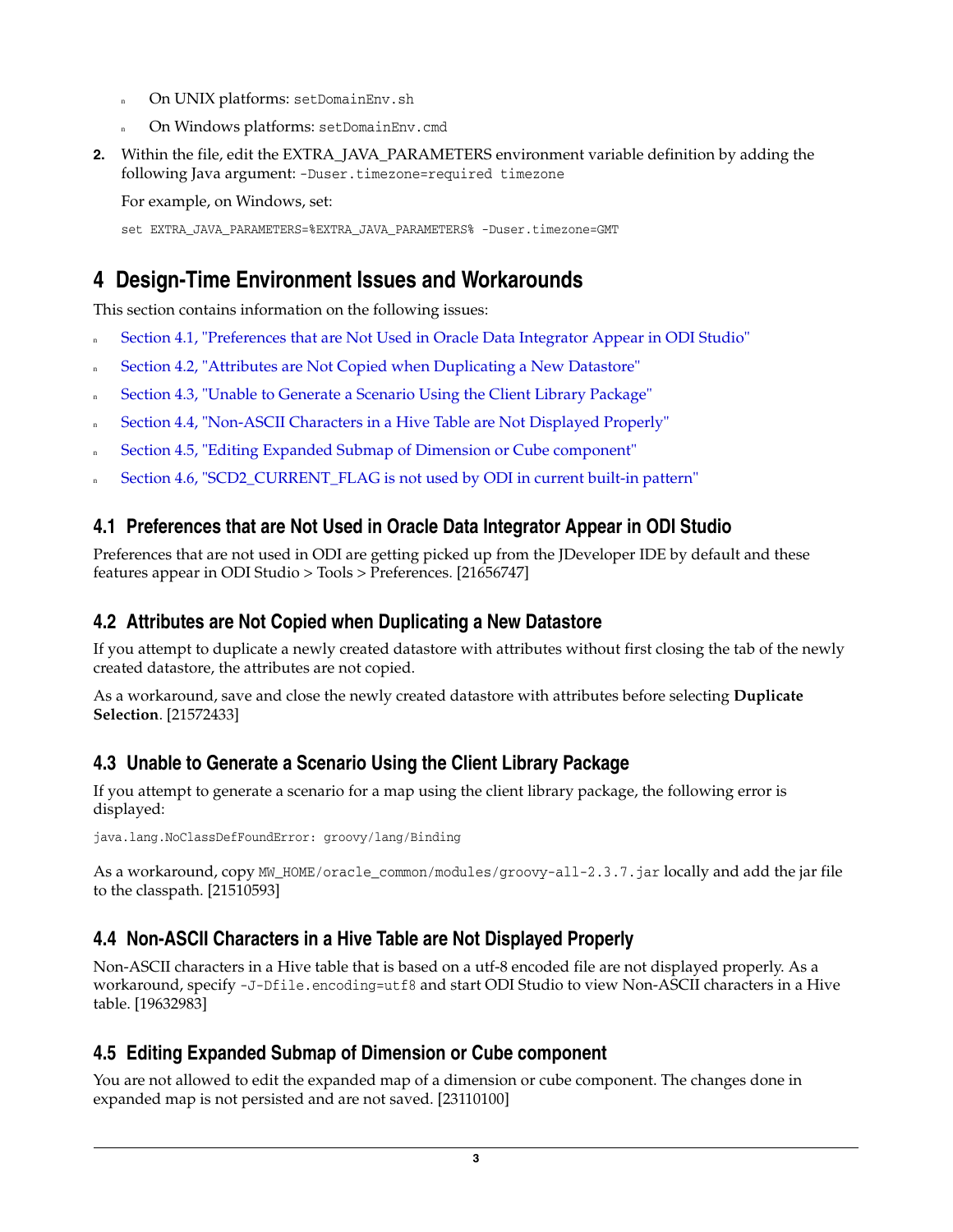## <span id="page-3-1"></span>**4.6 SCD2\_CURRENT\_FLAG is not used by ODI in current built-in pattern**

In the Dimension Editor when you are navigating from Levels Table -> Level Attributes Table, the SCD2 (Slowly Changing Dimensions) Setting drop-down list displays **Current Record**, as one of its values. The current record value is not used in the current built-in pattern of ODI. [23239046]

## <span id="page-3-0"></span>**5 Technologies and Knowledge Module Issues and Workarounds**

This section contains information on the following issues:

- [Section 5.1, "LKM Hive to File Direct Fails when Exporting to HDFS"](#page-3-2)
- n [Section 5.2, "Log Files are Deleted Even in Case of Failure when Using the OdiOSCommand on Oozie"](#page-4-0)
- [Section 5.3, "Oozie Initialization Fails"](#page-4-3)
- [Section 5.4, "Error Displayed During Oozie Initialization"](#page-4-1)
- [Section 5.5, "SQOOP KMs Fail on Oozie"](#page-4-2)
- <sup>n</sup> [Section 5.6, "Teradata and SQL Server Do Not Allow ORDER BY in Subqueries"](#page-5-0)
- <sup>n</sup> [Section 5.7, "Disregard Failed to set setXIncludeAware\(true\) for parser warnings"](#page-5-6)
- [Section 5.8, "Pig Does Not Provide Implicit Type Conversion"](#page-5-1)
- [Section 5.9, "Mapping Execution Fails in Pig"](#page-5-2)
- [Section 5.10, "Complex Aggregation Not Supported by Pig Latin"](#page-5-5)
- [Section 5.11, "Mapping Editor May Not Display All Template IKMs"](#page-5-3)
- [Section 5.12, "Date Comparison May Not Work as Expected if the Date is a String Datatype"](#page-5-4)
- [Section 5.13, "LKM File to Oracle \(External Table\) Limitation"](#page-6-0)
- [Section 5.14, "XKM SQL Distinct Limitation"](#page-6-1)
- [Section 5.15, "The UNION\\_DISTINCT Pig Operator Does Not Remove Duplicate Outputs"](#page-6-2)
- [Section 5.16, "Log Level and Log File Not Displayed in the Complex File Dataserver Properties"](#page-6-3)
- [Section 5.17, "BinaryType Data Type Not Supported in Spark 1.1"](#page-6-4)
- [Section 5.18, "Hive Complex Datatypes Not Supported by LKM Spark to Hive"](#page-6-5)
- <sup>n</sup> [Section 5.19, "Unable to Store Alias Error in Pig"](#page-7-0)
- [Section 5.20, "KMs Replaced During Repository Upgrade"](#page-7-1)
- <sup>n</sup> [Section 5.21, "Erroneously Published SDK API Classes Removed from the 12c Javadocs"](#page-7-2)
- <sup>n</sup> [Section 5.22, "Erroneous Records Handling Removed from ODI 11g and 12c Documentation"](#page-8-1)

#### <span id="page-3-2"></span>**5.1 LKM Hive to File Direct Fails when Exporting to HDFS**

When executing a mapping using LKM Hive to File Direct, it fails and the following error is displayed:

ODI-1227: Task Unload Hive data-LKM Hive to File Direct- fails on the source connection HIVE\_DATA\_SERVER

This is caused due to Hive bugs, HIVE-5672 and HIVE-6410, which cause the INSERT OVERWRITE statement to fail when writing to HDFS. Please note that these Hive bugs are already fixed and the issue is resolved when upgraded to a recent version of CDH and Hortonworks. [21529011]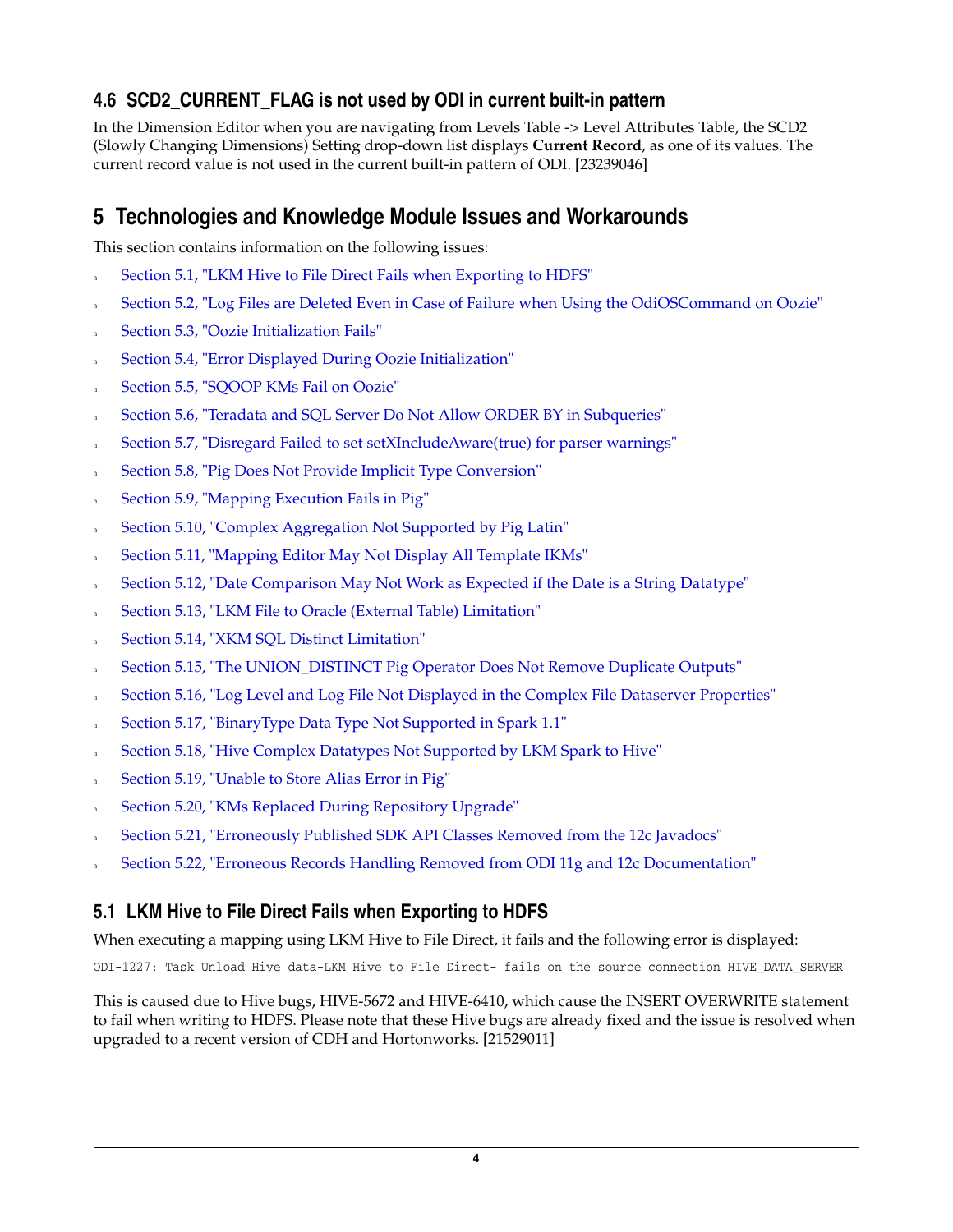### <span id="page-4-0"></span>**5.2 Log Files are Deleted Even in Case of Failure when Using the OdiOSCommand on Oozie**

Many KMs that use OdiOSCommand use the OUT\_FILE/ERR\_FILE parameters to redirect output into log files.The directory for such files is based on the KM option TEMP\_DIR, which uses a default value of System.getProperty("java.io.tmpdir"). This causes ODI on Oozie to use an Oozie job temporary directory, which gets cleaned up on job completion, irrespective of whether or not the job was successful. This results in the log files not being available after execution.

As a workaround, when executing on Oozie, overwrite the KM option TEMP\_DIR to a specific temporary directory. [21232650]

#### <span id="page-4-3"></span>**5.3 Oozie Initialization Fails**

Oozie initialization fails and the following error is displayed:

java.io.IOException: E0504 : App directory <dir\_name> doesn't exist OR ODI-1028: There are issues with the Log Retriever components. No Log Retriever flow with name <name> is running.

The issue occurs on pure CDH5.4.0+ pseudo/multi node clusters.

As a workaround,

**1.** Make sure that oozie share lib is already created using the following command:

```
oozie-setup sharelib create -fs hdfs:///user/oozie -locallib <path to local folder 
[oozie-sharelib-yarn]>
```
**Note:** Folder oozie-sharelib-yarn is local to the oozie setup. After creating the sharelib, you can verify the sharelib on HDFS at the location hdfs:///user/oozie/share/lib/lib\_ <timestamp>

**2.** Add the following properties to oozie-site.xml. These properties are needed for Oozie to obtain the hadoop configuration files to access HDFS. In the first property value, add the path after "\*="

```
<property> 
<name>oozie.service.HadoopAccessorService.hadoop.configurations</name> 
<value>*=<replace_this_with_path_to_hadoop_configuration_folder 
For Example:/etc/hadoop/conf></value>
<value>*=<replace_this_with_path_to_hadoop_configuration_folder 
For Example:/etc/hadoop/conf></value>
</property> 
<property> 
<name>oozie.service.WorkflowAppService.system.libpath</name> 
<value>hdfs:///user/oozie/share/lib</value> 
</property>
```
**3.** Restart your oozie and hadoop services. [21410186]

#### <span id="page-4-1"></span>**5.4 Error Displayed During Oozie Initialization**

There is an issue with the OdiLogRetriever.properties file and the oozie.coord.application.path value does not get appended to it and the following error is displayed: [21410186]

E0504: App directory doesn't exist

#### <span id="page-4-2"></span>**5.5 SQOOP KMs Fail on Oozie**

KMs using SQOOP fail when executed on Oozie on a CDH version prior to 5.4.1.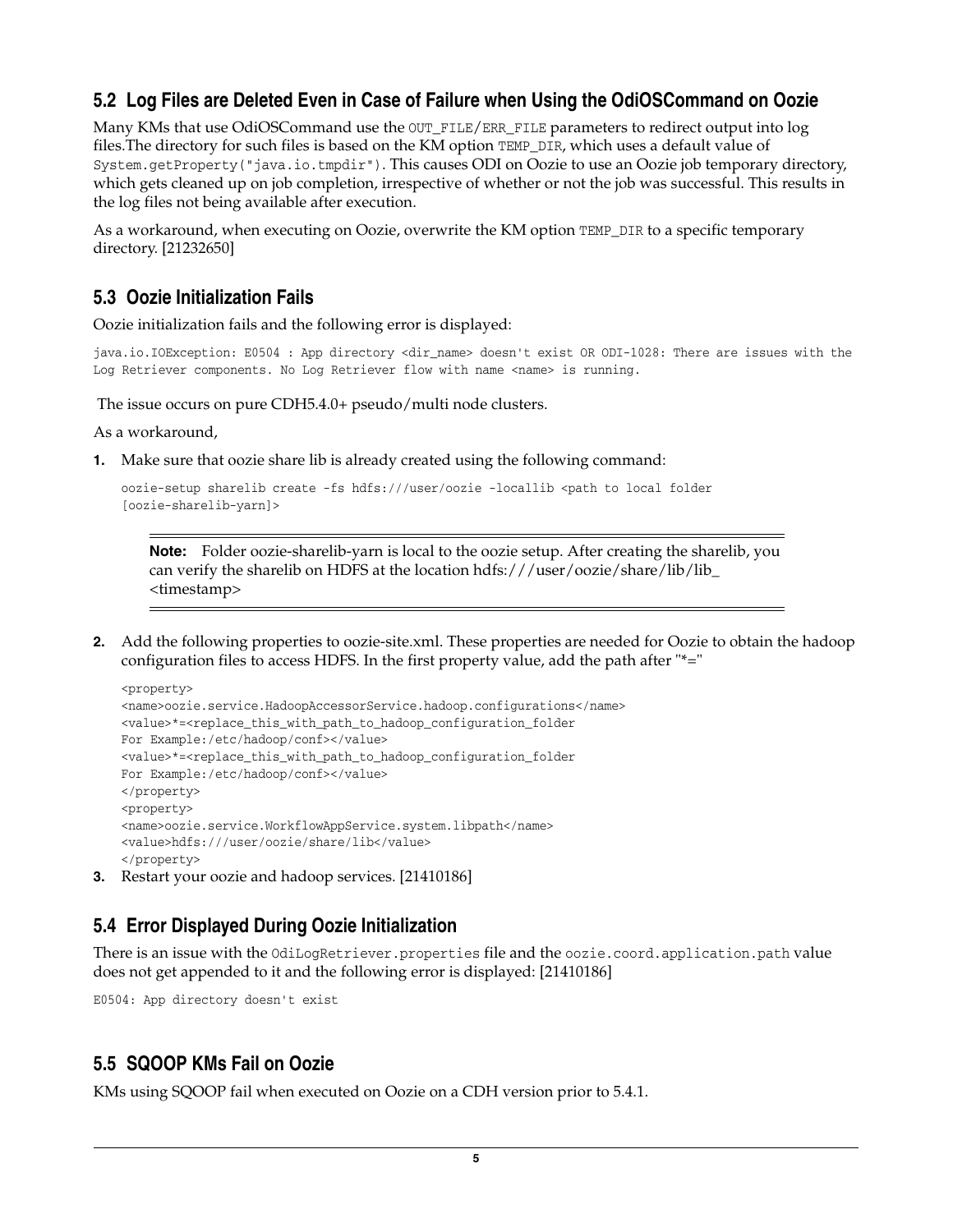As a workaround, set KM option EXTRA\_HADOOP\_CONF\_PROPERTIES to --skip-dist-cache. Another workaround for this issue is to upload all SQOOP jars into the HDFS directory reported in FileNotFoundException. [21232570]

#### For example:

```
hdfs dfs -mkdir -p /opt/cloudera/parcels/CDH-5.3.0-1.cdh5.3.0.p0.30/jars 
hdfs dfs -copyFromLocal 
/opt/cloudera/parcels/CDH-5.3.0-1.cdh5.3.0.p0.30/jars/* 
/opt/cloudera/parcels/CDH-5.3.0-1.cdh5.3.0.p0.30/jars
```
## <span id="page-5-0"></span>**5.6 Teradata and SQL Server Do Not Allow ORDER BY in Subqueries**

Teradata and SQL Server do not allow ORDER BY in subqueries. [20873100, 20816875]

#### <span id="page-5-6"></span>**5.7 Disregard Failed to set setXIncludeAware(true) for parser warnings**

When you execute Pig or Oozie workflows through ODI, you may encounter warning messages such as, Failed to set setXIncludeAware(true) for parser, regarding xml parsing failures in the ODI logs or studio console. This error occurs when JAVA xerces parser gets used for PIG execution, as the default implementation doesn't support XIncludeAware feature in xml parsing.

As a workaround, add xmlparserv2.jar in classpath of the Pig Dataserver. [21238180]

## <span id="page-5-1"></span>**5.8 Pig Does Not Provide Implicit Type Conversion**

When specifying constant expressions, the datatype for the constant must exactly match the attribute datatype because Pig does not provide implicit type conversion. For example, if the attribute is defined as DOUBLE, the constant expression for this attribute should be set to 999.0 instead of 999. [20808984]

## <span id="page-5-2"></span>**5.9 Mapping Execution Fails in Pig**

When a mapping is processed using Pig and there is an Aggregate component in the Pig staging area, the Having clause must be set differently from similar mappings for SQL-based technologies. [20723728]

## <span id="page-5-5"></span>**5.10 Complex Aggregation Not Supported by Pig Latin**

When using the Aggregate component in Pig staging, you cannot specify a complex expression in an aggregate function, for example, SUM(source.col1 + source.col2). This kind of aggregation is called "complex aggregation" and Pig Latin does not support this. If complex expression is needed, the Expression component must be added to the mapping ahead of the Aggregate component. [20302859]

## <span id="page-5-3"></span>**5.11 Mapping Editor May Not Display All Template IKMs**

The Mapping Editor may not correctly list the imported Template IKMs for selection. To list the imported IKMs, you must change the **Target Integration** type from its default (**Control Append**) to either **Incremental Update** or **None**. [20583432]

## <span id="page-5-4"></span>**5.12 Date Comparison May Not Work as Expected if the Date is a String Datatype**

In the Spark project, if the source file uses File technology, ODI converts the Date into a string datatype. This may cause the Date comparison to fail. [20029929]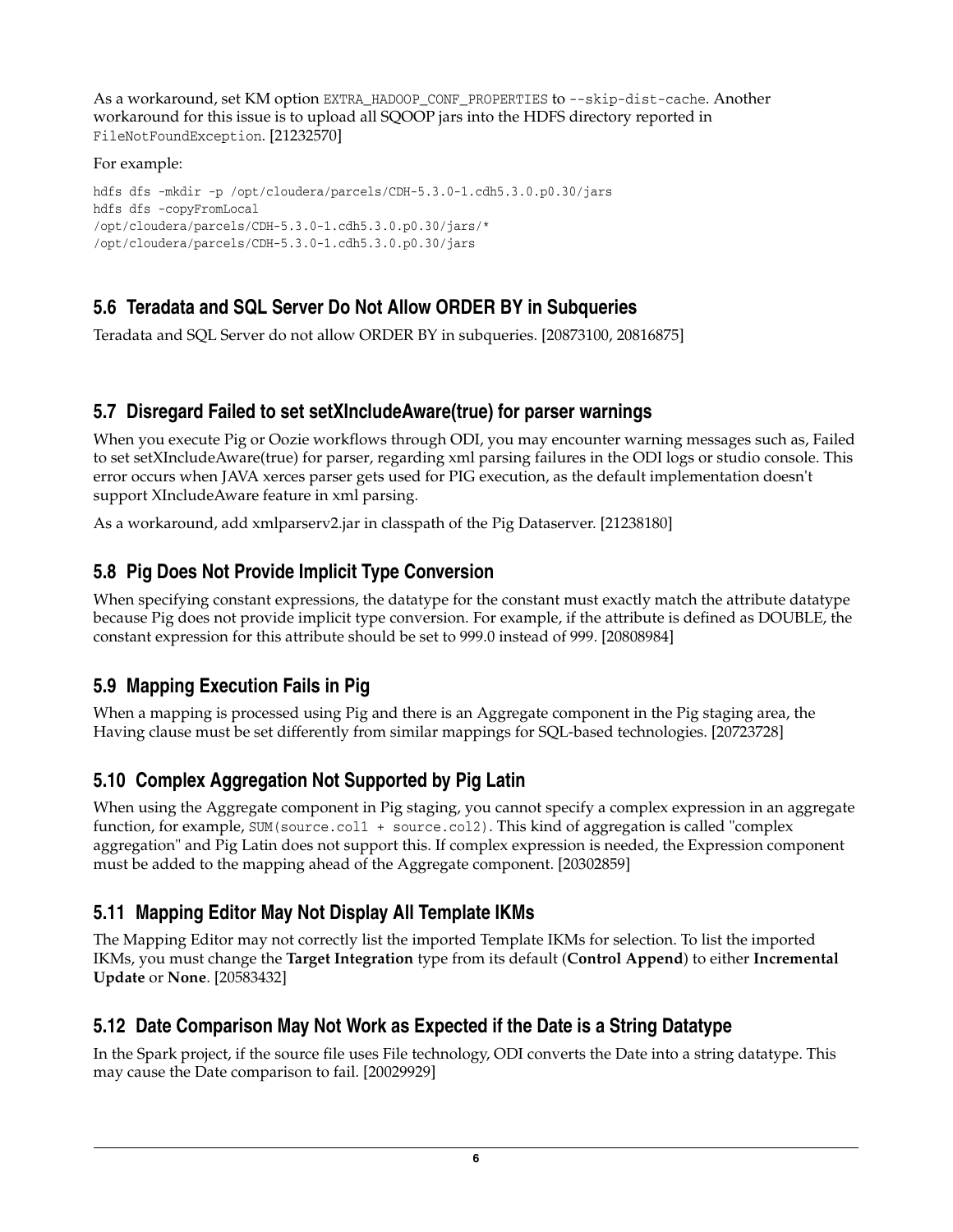## <span id="page-6-0"></span>**5.13 LKM File to Oracle (External Table) Limitation**

When executing a mapping, it may fail at the Create Work View task and the following error may be displayed:

ODI-1228: Task Create work view-LKM File to Oracle (EXTERNAL TABLE)- fails on the target connection SVR2\_ ORACLE.

Caused By: java.sql.SQLSyntaxErrorException: ORA-00955: name is already used by an existing object

This happens when the work table name is truncated to meet the maximum length specified in Oracle DB. To resolve this issue, check the **Use unique Temporary Object Names** option in the Physical Mapping tab. [20142371]

## <span id="page-6-1"></span>**5.14 XKM SQL Distinct Limitation**

When a mapping is created with Oracle as source and Oracle as target using a Distinct component and the XKM SQL Distinct is selected in the DISTINCT node, the mapping fails and the following error is displayed:

The physical node DISTINCT\_ cannot be supported by technology Oracle on execution unit src\_UNIT of mapping Mapping New\_Mapping[11] owning folder=ODIOGG.First Folder

To resolve this issue, upgrade the topology information so Support Distinct Operator is set to True. [20234590]

### <span id="page-6-2"></span>**5.15 The UNION\_DISTINCT Pig Operator Does Not Remove Duplicate Outputs**

The UNION Pig operator uses the following modifiers to specify the uniqueness characteristic: [20368827]

- n unspecified Perform a DISTINCT operation on output
- <sup>n</sup> DISTINCT Perform a DISTINCT operation on input, but not output
- <sup>n</sup> ALL Do not perform a DISTINCT operation on input or output

## <span id="page-6-3"></span>**5.16 Log Level and Log File Not Displayed in the Complex File Dataserver Properties**

When creating a Complex File dataserver, the log level (ll) and log file (lf) properties are not displayed in the Properties tab. [20377218]

## <span id="page-6-4"></span>**5.17 BinaryType Data Type Not Supported in Spark 1.1**

The Hive datatype, BinaryType, is not supported in Spark 1.1. When using LKM Hive to Spark with Spark 1.1 the following error is displayed in the Spark execution log: [20260906, 20391714]

HIVE ValueError: not supported type: <type 'bytearray'>

## <span id="page-6-5"></span>**5.18 Hive Complex Datatypes Not Supported by LKM Spark to Hive**

The following Hive complex datatypes are not supported:

- MapType
- **UnionType**
- ArrayType

Using these complex datatypes causes an unknown issue. [20141453, 20391743]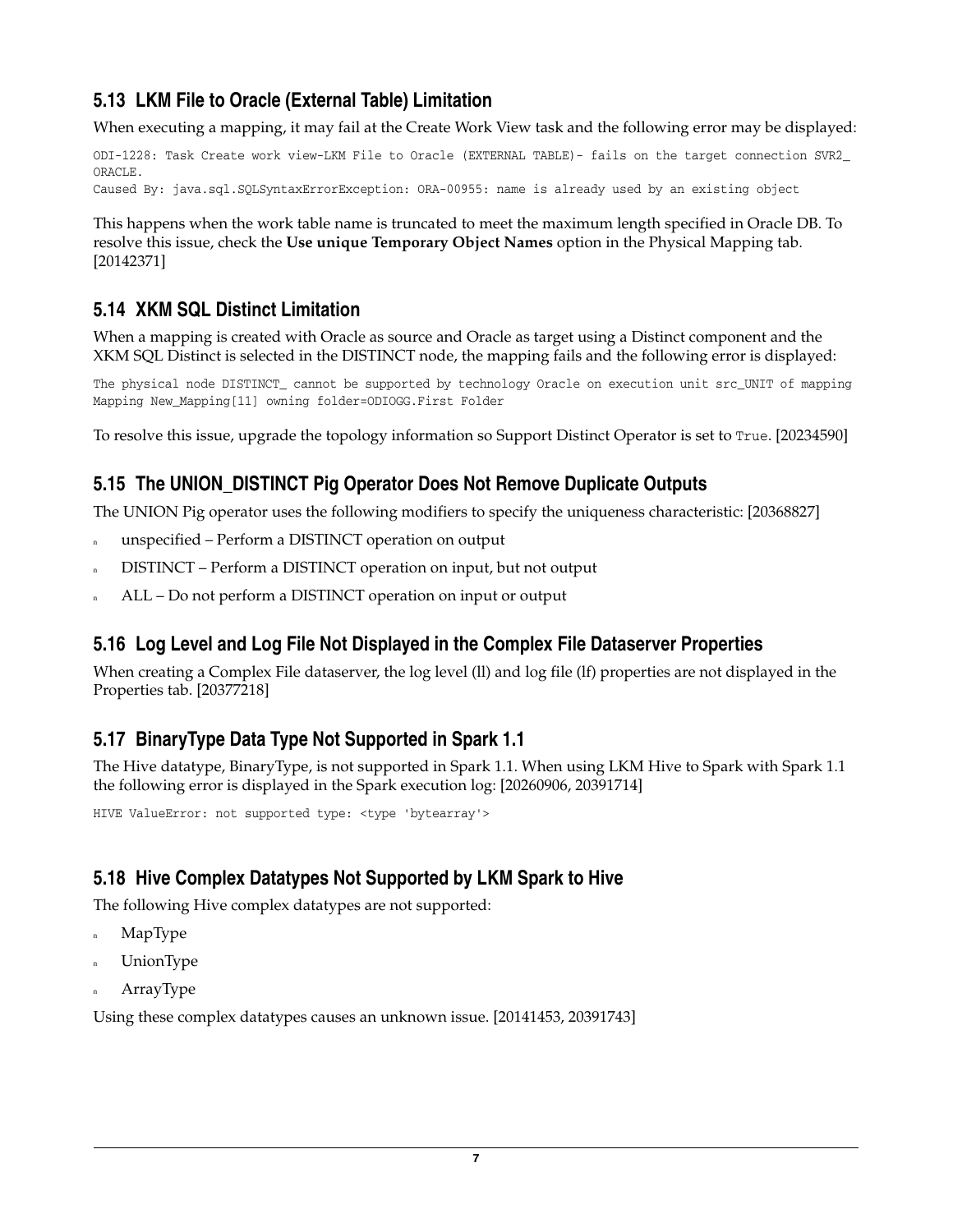## <span id="page-7-0"></span>**5.19 Unable to Store Alias Error in Pig**

If the mapping execution in Pig fails and the Unable to store alias error is displayed, the pig.optimizer.rules.disabled property for the Pig server should be set to FilterLogicExpressionSimplifier. [20520865]

## <span id="page-7-1"></span>**5.20 KMs Replaced During Repository Upgrade**

By default, all loaded KMs in the repository are replaced during repository upgrade, irrespective of whether they are modified or not. Do not upgrade the KMs during repository upgrade.

The following are the workarounds to upgrade the KMs:

If you have SAP KMs, you must not upgrade the KMs during repository upgrade. The new SAP KMs require new ODI SAP components. Using new SAP KMs with old ODI SAP components causes any SAP mappings to fail.

As a workaround, uncheck **Replace KMs with Mandatory Updates** when upgrading the ODI repositories. To upgrade SAP KMs, follow the upgrade instructions given in the *Application Adapters Guide for Oracle Data Integrator* for the respective ODI SAP adapter.

If you have any custom KMs, the customizations are lost if you upgrade the KMs during repository upgrade.

As a workaround, uncheck Replace **KMs with Mandatory Updates** when upgrading the ODI repositories. After you upgrade the repositories, manually replace only those KMs that you want to upgrade.

### <span id="page-7-2"></span>**5.21 Erroneously Published SDK API Classes Removed from the 12***c* **Javadocs**

Due to a bug in Javadoc generation, 41 internal classes were erroneously published in the 12.1.2, 12.1.3, and 12.1.3.0.1 public SDK API Javadocs. These classes were intended for internal use and have been removed from the 12*c* public SDK APIs. The classes removed from the 12*c* Javadocs are listed below and if you are using any of these classes in your program, correct your program and remove their usage: [21700125]

- <sup>n</sup> AdapterException
- ComponentDefinitionParser
- ComponentRegistryHelper
- ExecutionUnit.GenerationType
- FCONamedObject
- <sup>n</sup> FCOPropertyOwner
- FCORoot
- <sup>n</sup> IMapReferenceOwner
- <sup>n</sup> IMappingObject.SyncState
- <sup>n</sup> IModelObjectChange
- <sup>n</sup> IModelObjectChange.ChangeType
- <sup>n</sup> IObjectAdapterFactory
- <sup>n</sup> LocationAdapterBase
- <sup>n</sup> MapAttribute.ConnectionTypeInfo
- <sup>n</sup> MapAttribute.ConnectionTypeSelector
- <sup>n</sup> MapAttribute.DefaultConnectionTypeSelector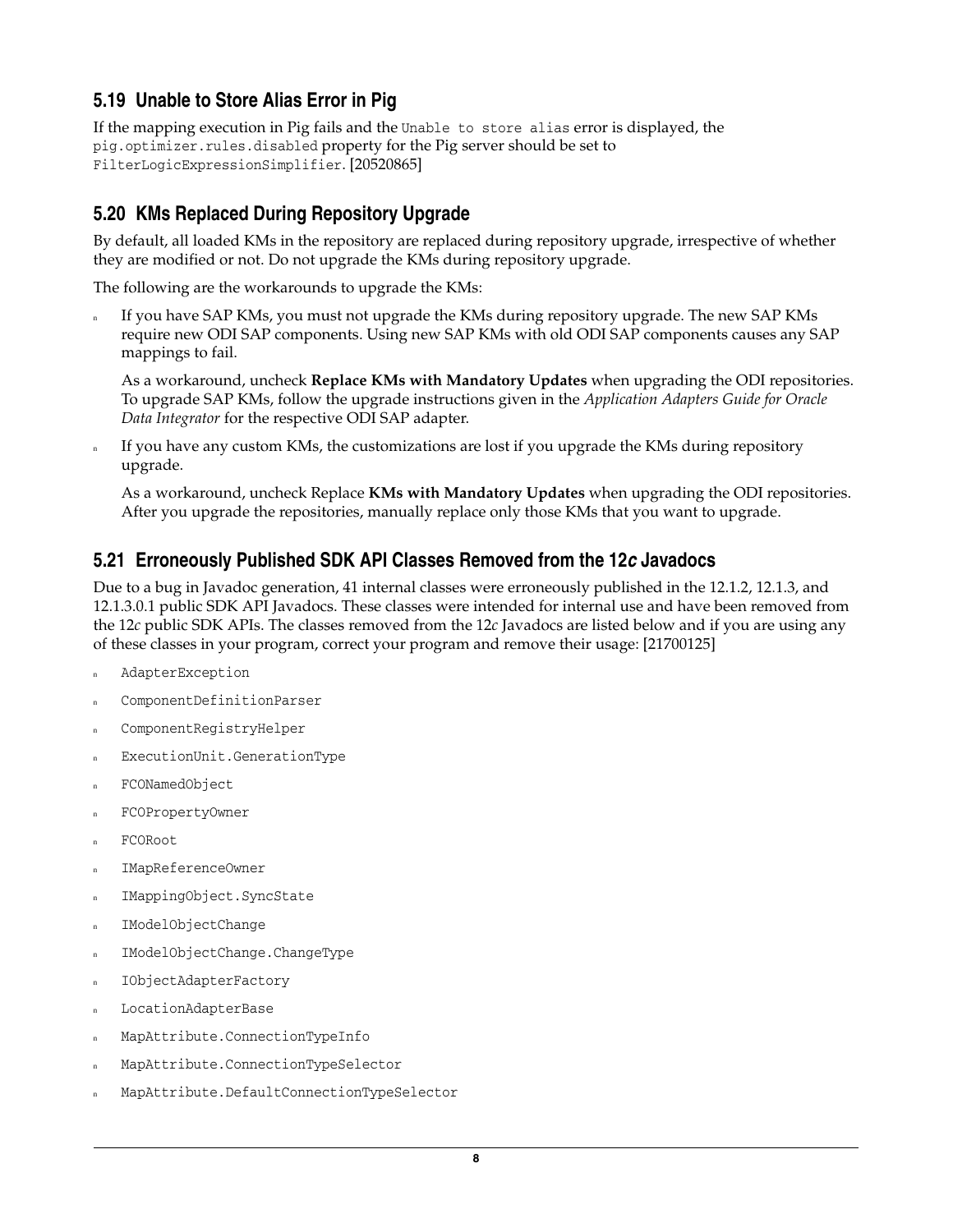- MapComponent
- <sup>n</sup> MapComponentOwner
- <sup>n</sup> MapComponentType.uidef
- <sup>n</sup> MapPhysicalDesign.ContextualComponentTreeNode
- <sup>n</sup> MapPhysicalDesign.ExecutionUnitConfiguration
- <sup>n</sup> MapPhysicalDesign.ExecutionUnitGraph
- <sup>n</sup> MapPhysicalDesign.ExecutionUnitGraphNode
- <sup>n</sup> MapPhysicalDesign.MapPhysicalDesignConfig
- <sup>n</sup> MapPhysicalDesign.NodeConfiguration
- <sup>n</sup> MapPhysicalDesign.PushDirection
- <sup>n</sup> MapPhysicalNode.RMCStackPropertyManager
- <sup>n</sup> MapRootContainer
- <sup>n</sup> MappingGenericTechnology.MappingLanguage
- <sup>n</sup> MappingGenericTechnology.MappingLanguageElement
- <sup>n</sup> MappingGenericTechnology.MappingSubLanguage
- NamedObject
- OdiComponent
- OdiInterface.IPersistenceComparable
- PropertyOwner
- ResourceLoader
- <sup>n</sup> ResourceLoader.ResourceCandidate
- <sup>n</sup> ReusableMappingComponent.RMCConnectorPointDelegate
- Root
- <sup>n</sup> RootIssue.TextPos
- TargetLoadOrderException

#### <span id="page-8-1"></span>**5.22 Erroneous Records Handling Removed from ODI 11***g* **and 12***c* **Documentation**

ODI File Driver does not have Erroneous Records Handling capabilities in releases 11*g* and 12*c*. The section on Erroneous Records Handling has been removed from ODI documentation for releases 11*g* and 12*c*. This will, however, be restored in a future release. [23182473]

## <span id="page-8-0"></span>**6 Post-install Patch Information for Oracle Data Integrator 12***c*

After installing Oracle Data Integrator 12*c* (12.2.1.2.0), perform the following steps:

- **1.** Make a backup of your ODI repository schema.
- **2.** Upgrade all ODI repositories associated with the installation using the Upgrade Assistant. See your Upgrade documentation for detailed upgrade instructions.